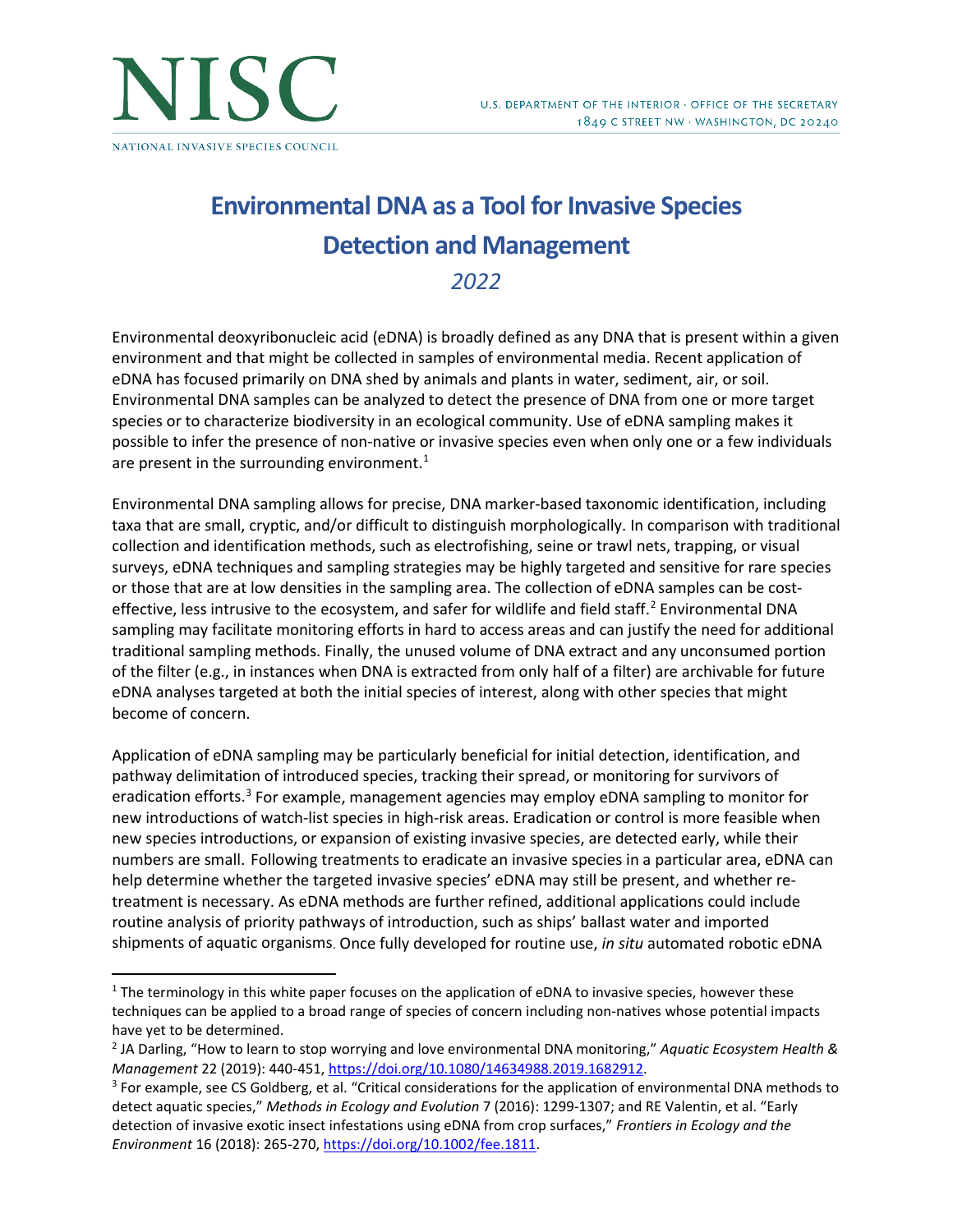samplers on water gages or autonomous vehicles could allow for greater temporal sampling and real-time monitoring for non-native or invasive species.<sup>[4](#page-1-0)</sup>

As with any monitoring technique, eDNA methods require thoughtful planning and evaluation of many factors for effective use. The sampling strategy and assay used must be carefully selected based on the species of interest, density and distribution of the target(s), local conditions, and empirical estimation of detection limits to ensure detection of rare targets. Sampling strategies, interpretation of results, and corresponding management goals should be considered in the early stages to guide experimental design.<sup>[5](#page-1-1)</sup> The field of eDNA is not unique in requiring interpretation of results; traditional methods often include interpretation, sometimes with significant uncertainty. As the eDNA field and associated guidance are rapidly evolving, specialized laboratories with appropriate technical capacity and controls, as well as knowledgeable subject matter experts, play key roles in ensuring that sampling, analyses, and interpretation of results meet best practices.

This white paper focuses on eDNA tools for invasive species monitoring and detection by U.S. Federal agencies. It builds on the work of an interagency task team under the auspices of the National Invasive Species Council (NISC), which developed a technical report for invasive species managers entitled, "Strategic considerations for invasive species managers to utilize environmental DNA (eDNA): if, when, and how."[6](#page-1-2) This white paper summarizes the findings of the technical report and provides specific considerations for NISC member agencies and other interested parties. Federal agencies can best incorporate eDNA sampling as an invasive species detection tool by building on successful applications and established programs, and by recognizing and taking advantage of the unique aspects of this relatively new, but potentially powerful method. To advance such efforts, federal agencies should consider work in two key areas:

- Capitalizing on existing investments and programs related to eDNA monitoring
- Facilitating implementation of eDNA sampling for invasive species surveillance

## Capitalizing on existing investments and programs related to eDNA monitoring

Federal programs in the United States have been instrumental in advancing the field of eDNA and its application to invasive species detection and management. Here we highlight some existing eDNA programs and initiatives being implemented by federal agencies or involving significant engagement of federal personnel. It should be noted that this is a representative list and that there are many federal laboratories not listed that also provide important eDNA sampling research and management support. Awareness of these initiatives and coordination among federal and non-federal invasive species management efforts would ensure that such efforts continue to grow and advance the collective expertise of NISC agencies and their partners on eDNA and its applications. Additional programs and initiatives are outlined in the supporting technical paper.

<span id="page-1-0"></span><sup>4</sup> BK Hansen, et al*.* "Remote, autonomous real-time monitoring of environmental DNA from commercial fish," *Scientific Reports* 10 (2020): 13272[, https://doi.org/10.1038/s41598-020-70206-8;](https://doi.org/10.1038/s41598-020-70206-8) and KM Yamahara, et al. "*In situ* Autonomous Acquisition and Preservation of Marine Environmental DNA Using an Autonomous Underwater Vehicle," *Frontiers in Marine Science*, 6:373 (2019), doi:10.3389/fmars.2019.00373.<br><sup>5</sup> CL Jerde, et al. Guidance for Environmental DNA Sampling Design and Effort. (Ann Arbor: Great Lakes Fisheries

<span id="page-1-1"></span>Commission, 2019); and TM Wilcox, et al. "Comment: the importance of sound methodology in environmental DNA sampling," *North American Journal of Fisheries Management* 38 (2018): 592-596,

<span id="page-1-2"></span>[https://doi.org/10.1002/nafm.10055.](https://doi.org/10.1002/nafm.10055)<br><sup>6</sup> JT Morisette, et al. "Strategic considerations for invasive species managers in to utilize environmental DNA (eDNA): if, when and how," *Management of Biological Invasions* 12:3 (2021): 747-775. [https://doi.org/10.3391/mbi.2021.12.3.15.](https://doi.org/10.3391/mbi.2021.12.3.15)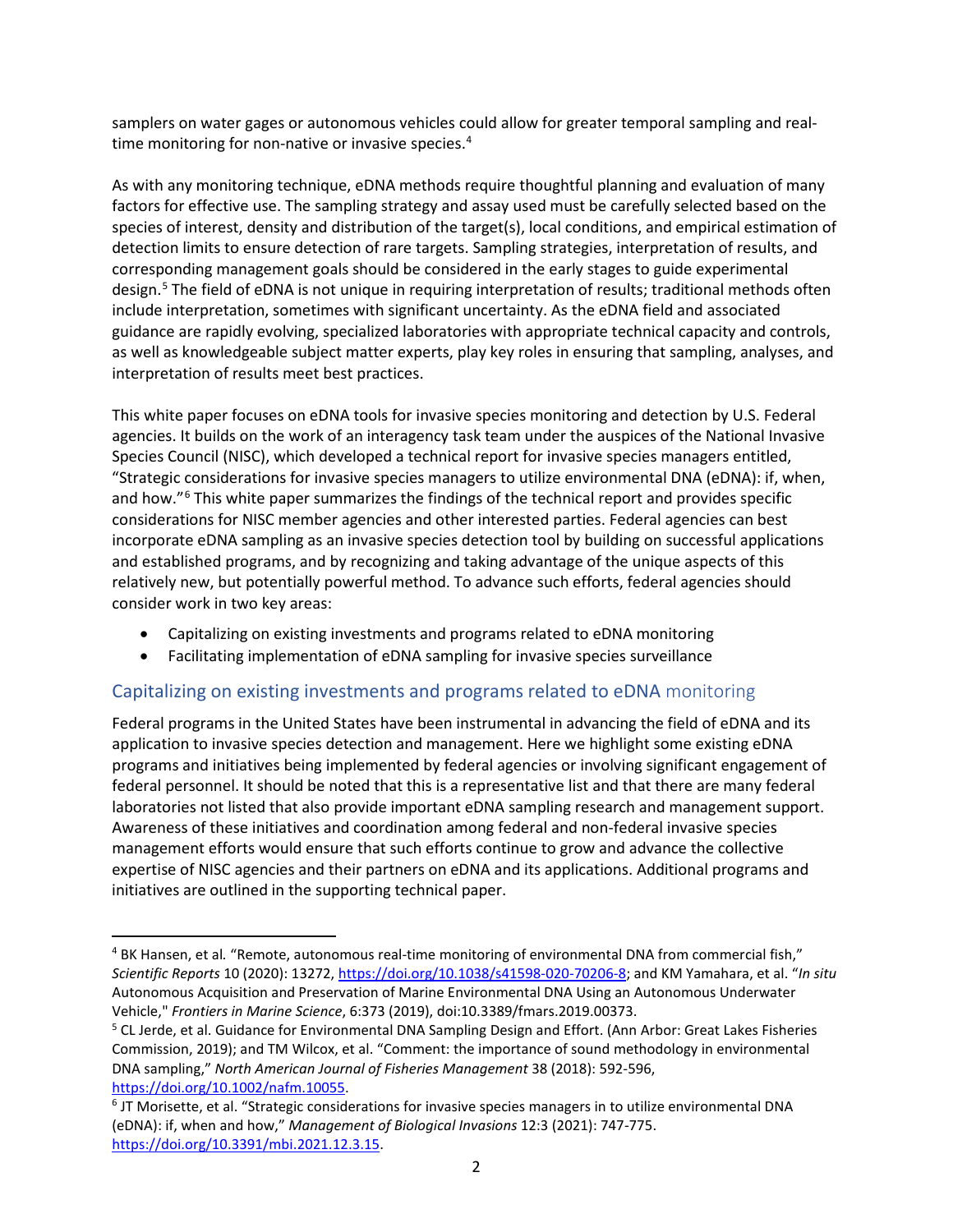### **Federal invasive species programs and initiatives would benefit from capitalizing on existing investments and programs related to eDNA, including:**

[NOAA 'Omics Strategy](https://sciencecouncil.noaa.gov/Portals/0/2020%20Omics%20Strategy.pdf?ver=2020-09-17-150026-760)<sup>[7](#page-2-0)</sup>: The National Oceanic and Atmospheric Administration (NOAA) recently developed an agency-wide 'Omics strategy, which provides a framework to advance the application of a suite of advanced research methods (e.g., eDNA, genomics, transcriptomics, proteomics, metabolomics) to address mission priorities. It explicitly references invasive species and more generally prioritizes work on enhancing infrastructure, transitioning research to applications, and expanding partnerships. **Coordination with other federal agencies could further leverage the invasive species and partnership goals in NOAA's 'Omics Strategy and [Strategic Plan](https://sciencecouncil.noaa.gov/Portals/0/Omics%20Strategic%20Plan_Final%20Signed.pdf?ver=2021-01-19-112404-443) contributing to collective federal eDNA efforts to track and better manage invasive species.** 

[USGS eDNA NAS Database Standards:](https://nas.er.usgs.gov/eDNA/) Th[e Non-indigenous Aquatic Species \(NAS\) database](http://nas.er.usgs.gov/) is the primary source of aquatic invasive species distribution data in the United States, drawing on data from dozens of federal, state, and non-governmental partners. The U.S. Geological Survey (USGS) used broad stakeholder engagement to develop field, laboratory, and reporting data and metadata standards for display of eDNA survey results in the NAS Database. Establishment of eDNA standards allows reliable eDNA data to be integrated with existing physical observation data in the NAS Database. **By applying these standards, community-derived eDNA data can be displayed in the NAS Database and participating federal agencies can contribute to improving the comprehensive knowledge of nonnative aquatic species distributions in the United States.** 

[USFS Aquatic eDNAtlas:](https://www.fs.fed.us/rm/boise/AWAE/projects/the-aquatic-eDNAtlas-project.html) The U.S. Forest Service (USFS) National Genomics Center for Wildlife and Fish Conservation worked with partners to develop the Aquatic eDNAtlas. The Aquatic eDNAtlas, is an openaccess database using crowd-sourced field surveys that provide eDNA sampling results with precise spatial location information on native and invasive aquatic species in the United States. The database currently houses over 22,000 data points generated in partnership with federal and non-federal entities. **Future surveillance efforts should seek to integrate eDNA sampling results into stable databases such as the Aquatic eDNAtlas and/or NAS Database.**

The Government eDNA Working Group (GEDWG): GEDWG is an informal interagency working group comprised of eDNA scientists from numerous federal, state, provincial, and local agencies and universities. The group is focused on the exchange of technical information, including sharing best practices, lessons learned, and new advances. GEDWG can serve as a resource for addressing technical issues and fostering communications across the community of subject matter experts working with eDNA. This could include further engagement with other national and international efforts developing and accessing eDNA applications. Current information on joining GEDWG can be found at th[e USGS](https://doimspp.sharepoint.com/sites/usgs-CDI-eDNA-Community-of-Practice)  [eDNA CoP page.](https://doimspp.sharepoint.com/sites/usgs-CDI-eDNA-Community-of-Practice) **Participation in GEDWG can assist with inter-agency coordination that promotes skill development and information sharing on the latest developments in the field.**

ANS [Task Force:](https://www.fws.gov/program/aquatic-nuisance-species-task-force) The Aquatic Nuisance Species Task Force (ANS Task Force) works through its membership and regional panels to coordinate efforts related to aquatic invasive species management, including the application and limitations of eDNA. This includes linkages to individual federal agency efforts (see USGS NAS Database and USFS eDNAtlas), along with work by its regional panels. For example, the Western and Mississippi River Basin Regional Panels both have eDNA working groups that foster coordination and information sharing between technical experts and managers. **The ANS Task Force regional panels can serve as a valuable resource for exchange of information and coordination** 

<span id="page-2-0"></span><sup>7</sup> K Goodwin, et al. *NOAA 'Omics Strategy: Strategic Application of Transformational Tools*. (Silver Spring: National Oceanic and Atmospheric Administration, 2020) doi: [https://doi.org/10.25923/1swn-rj62.](https://doi.org/10.25923/1swn-rj62)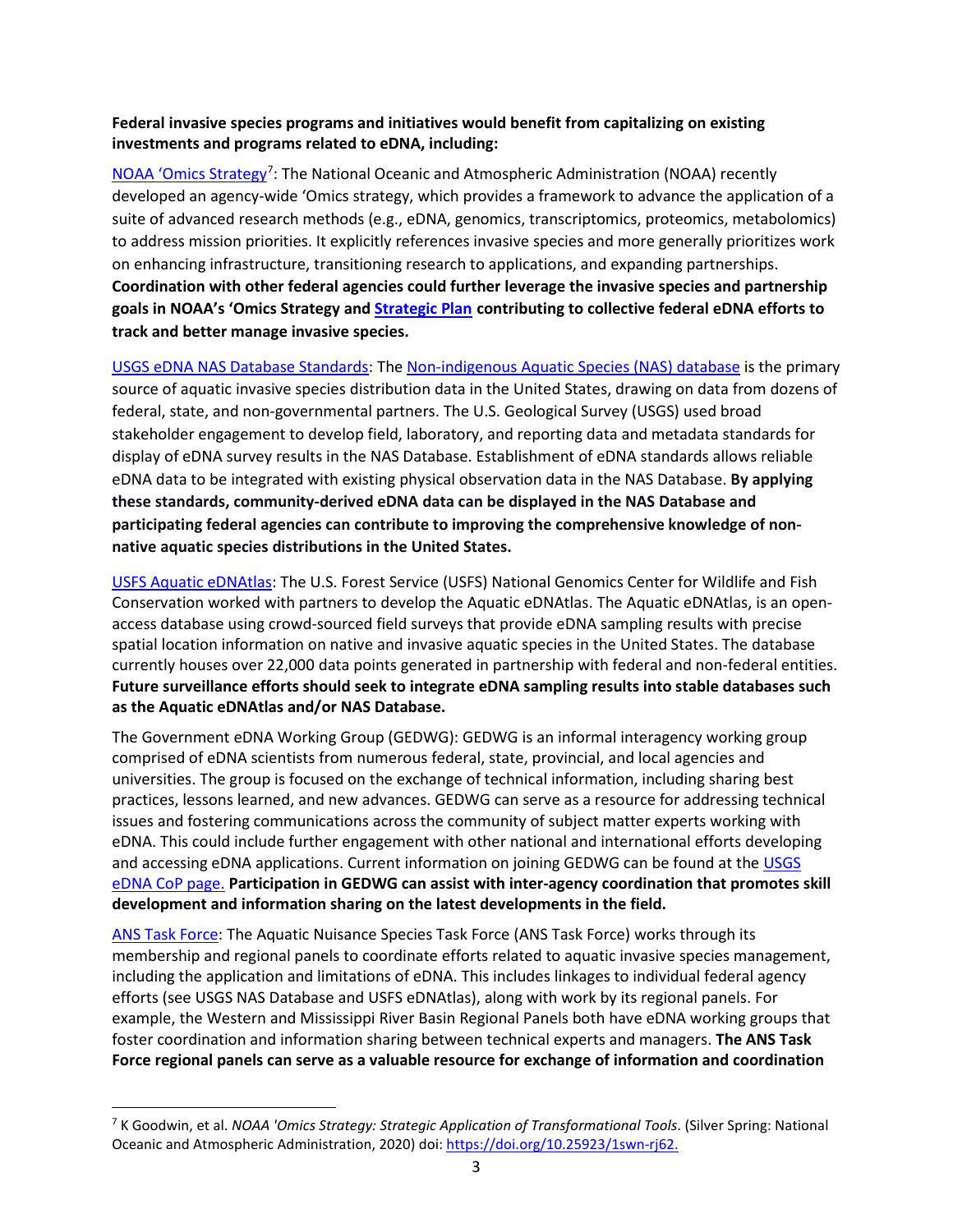### **of efforts by federal and state agencies as well as other partners in the application of eDNA sampling for priority invasive species.**

[USFWS Invasive Carp eDNA Program:](http://invasivecarp.us/eDNA.html) The U.S. Fish and Wildlife Service (USFWS) Whitney Genetics Laboratory (WGL) has been building eDNA capacity to monitor bighead and silver carp eDNA since 2013 in response to concerns about the movement of invasive carp towards the Great Lakes. Working with many partners, the WGL has become a high throughput eDNA facility with a formal Quality Assurance Program Plan and Communications Plan essential to understanding how results will be interpreted and results will be reported in a consistent and transparent manner agreed upon within the partnership. The USFWS established an **Invasive Carp eDNA Community of Practice that engages laboratory and field staff from federal and state agencies and other partners to provide a forum for managers and biologists to connect and exchange information on invasive carp eDNA monitoring activities, accomplish training, and standardize methods (field, lab, and reporting) that will be a valuable resource for a broad range of partners.**

[USFWS eDNA Training:](https://www.fws.gov/training) The U.S. Fish and Wildlife Service (USFWS) developed a training course entitled *FWS-CSP2000a Emerging Topics in Conservation Science Workshop – eDNA* to provide resource professionals with the background and tools to evaluate issues where eDNA data can play a role in the management of plants and animals. **Delivered through the National Conservation Training Center, the course can serve as a tool to develop capacity in evaluating eDNA information, assessing appropriate environmental data collection and analysis methods, understanding the benefits and limitations of applying eDNA methods to management issues; and developing study designs using best management practices.**

USFWS Gene Sequencing and Marker Development: The USFWS has funded th[e Northeast Fishery](https://www.fws.gov/office/northeast-fishery-center)  [Center](https://www.fws.gov/office/northeast-fishery-center) and [Whitney Genetics Labo](https://www.fws.gov/midwest/WGL/)ratory to complete mitogenome sequencing of aquatic invasive species (from both native and introduced portions of the range) and develop qPCR markers for aquatic invasive species eDNA projects. Work focuses on species new to the United States or at risk of secondary spread into new watersheds, especially those listed as injurious under the Lacey Act (e.g., Wels Catfish) or that are vectors for OIE-reportable diseases (e.g., Signal Crayfish and Spiny-cheek Crayfish). **Future research into eDNA and other marker development and validation as well as continued research in genetic technologies for use as tools for invasive species management may lead to more sensitive detection methods to inform decision-making for intensive invasive species management actions**.

International programs: Significant interest in eDNA exists outside the United States, including its application to invasive species challenges. For example, Fisheries and Oceans Canada has developed guidance on minimum reporting standards, terminology, and interpretation of data.<sup>[8](#page-3-0)</sup> At the regional level, cooperation between U.S. federal and Canadian partners has been a critical component of successful eDNA surveillance for invasive carp in the Great Lakes. **Federal support for engagement of U.S. eDNA researchers and practitioners with other international experts and national programs could allow for more rapid dissemination of standards and best practices and comparisons of methods on a global scale.**

<span id="page-3-0"></span><sup>8</sup> Canadian Science Advisory Secretariat, *Advice on the Use of Targeted Environmental DNA (eDNA) Analysis for the Management of Aquatic Invasive Species and Species at Risk, Science Advisory Report 2020/058* (Ottawa: Division of Fisheries and Oceans, 2020) [https://www.dfo-mpo.gc.ca/csas-sccs/Publications/ResDocs-](https://www.dfo-mpo.gc.ca/csas-sccs/Publications/ResDocs-DocRech/2021/2021_019-eng.html)[DocRech/2021/2021\\_019-eng.html.](https://www.dfo-mpo.gc.ca/csas-sccs/Publications/ResDocs-DocRech/2021/2021_019-eng.html)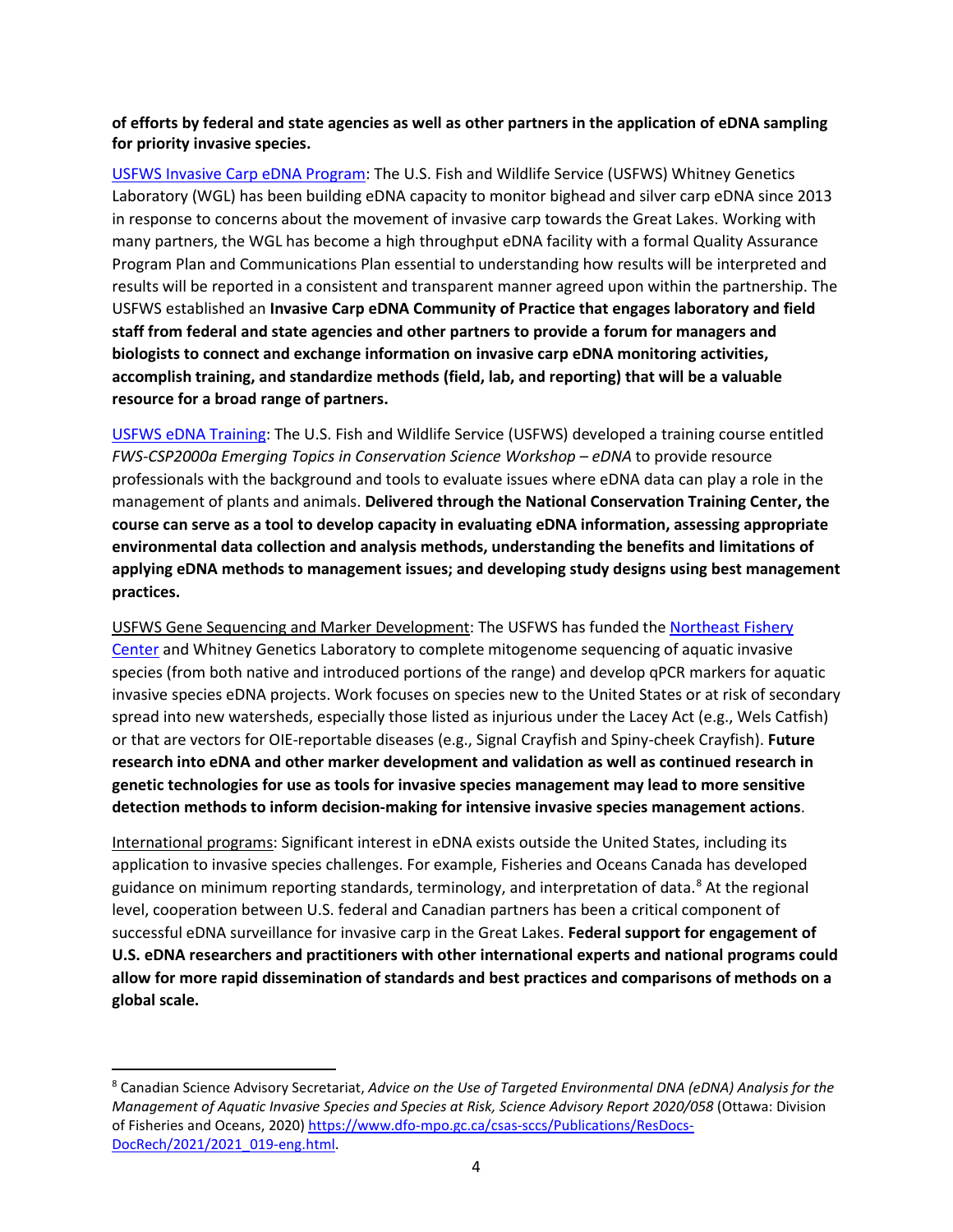# Facilitating implementation of eDNA sampling for invasive species surveillance

As with any survey tool, managers need to understand both the strengths and limitations of eDNA approaches to employ it effectively. Sampling strategies are based on clear guidance from the manager on the biology, distribution, and density of the species of concern, as well as the habitat and spatial extent of the study area. Because the detection of an organism's DNA in the environment may mean they are present, were recently present, or are present in connected habitats, full communication and interpretation of results require a detailed understanding of management agency goals. Reviewing possible outcomes with researchers and considering management response options and thresholds based on risk tolerance in advance will facilitate survey design, inform decision-making, and provide clarification to the public. Management goals will inform decisions on the specific eDNA approach(es) to be employed, the minimum/required level of qualifications for the eDNA laboratory and techniques to be used, detection tolerance modeling requirements, and how results will be interpreted and conveyed to inform management actions.

The ability to make these management decisions is tied to critical technical and laboratory capacity to process results, provide quality assurance and quality control, and maintain appropriate data and informational records. Guidance from experienced eDNA practitioners (e.g., direct consultation, wellestablished practices) and close adherence to quality-assurance and quality-control guidelines for sample collection, processing, and preservation are critical given the technical nature and continuous advances in eDNA methods. Pilot studies may also be used to optimize eDNA methods for local conditions and species of interest, and to identify potential challenges with sampling, processing, analysis, and/or data interpretation prior to larger scale studies.

Several federal agencies already have incorporated eDNA sampling as an established method for specific projects, employing standard protocols for field sampling, laboratory analysis, and interpretation of results (e.g., USFWS Quality Assurance Project Plan).<sup>[9](#page-4-0)</sup> The use of such protocols, or minimum guidelines, developed through interagency coordination and in consultation with non-federal partners, could help in comparing and selecting appropriate methods and interpretation of data, including minimizing and alerting to incidents of false positive or false negative results. However, eDNA methods are rapidly evolving with technical and methodological advances in all aspects of eDNA surveys that can inform both onsite applications, as well as broader analyses at landscape, regional, and national scales. Therefore, agencies need to have a method for rapidly updating protocols to keep pace with the evolving science.

The use of eDNA in regulatory enforcement will require additional consideration. Regulatory agencies at the state and federal levels may want to consider requirements for the use of eDNA in the regulatory context, including method validation, required sampling for species of interest, and technical expertise and capacity.

Environmental DNA methodology can be adapted to the particular life histories of target species and idiosyncrasies of different systems. However, such variation can be challenging for managers and stakeholder groups seeking to gauge the quality and efficacy based on standards for sampling, processing, analyzing, and interpreting eDNA. This underscores the opportunity to leverage the expertise and experience found within individual federal agencies to benefit other federal agencies and non-federal partners. There is a critical need for properly resourced mechanisms to facilitate ongoing communication and information exchange among the community developing and applying eDNA techniques for invasive species monitoring (e.g., GeDWG).

<span id="page-4-0"></span><sup>9</sup> U.S. Fish and Wildlife Service, *Quality Assurance Project Plan: eDNA Monitoring of Bighead and Silver Carps,*  prepared for USFWS Great Lakes Region 3 (Bloomington, MN: USFWS, 2022) [https://www.fws.gov/sites/default/files/documents/eDNA-QAPP-2022-Whitney-Genetics-Lab.pdf.](https://www.fws.gov/sites/default/files/documents/eDNA-QAPP-2022-Whitney-Genetics-Lab.pdf)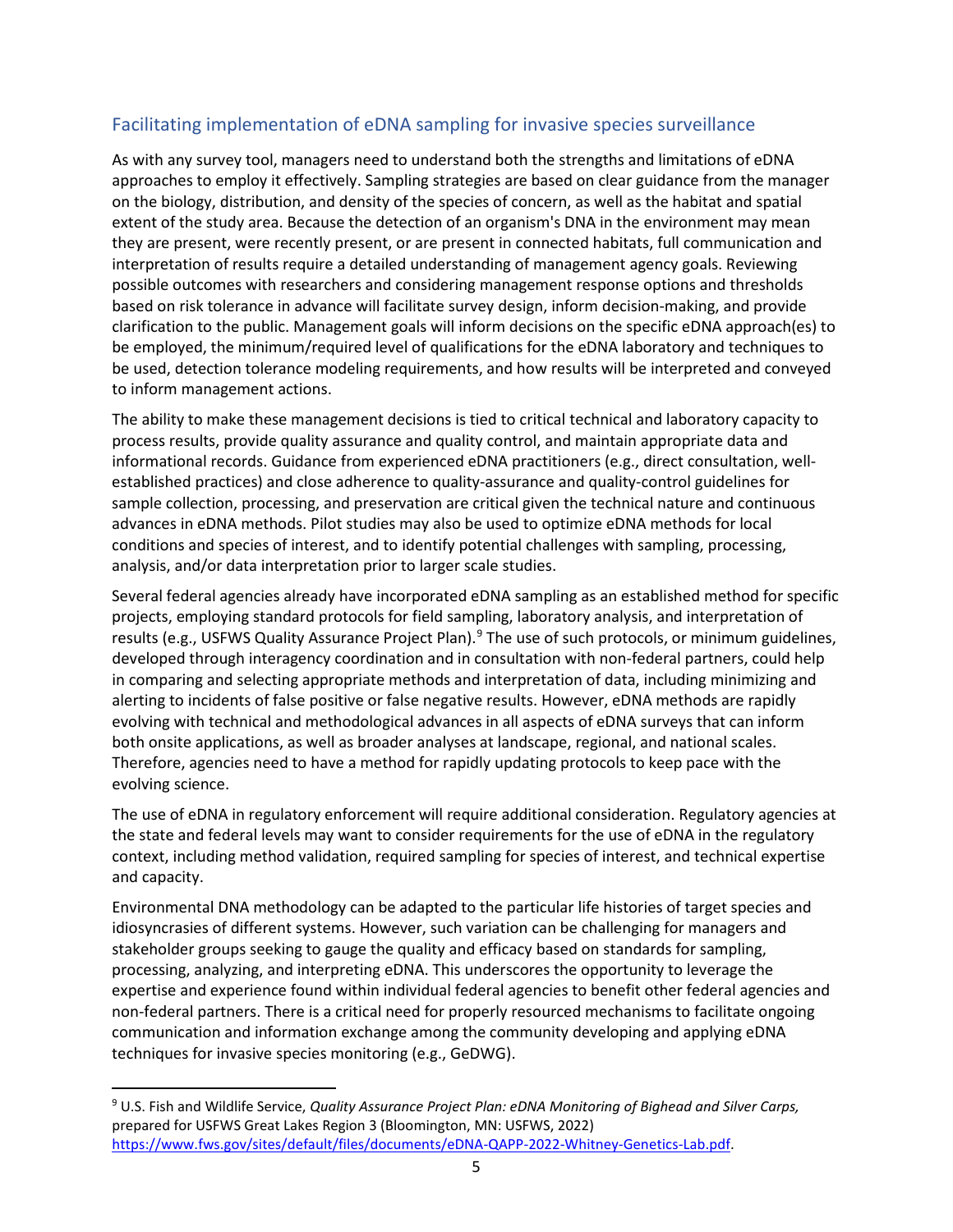#### **Operational implementation of eDNA sampling for invasive species surveillance would benefit from:**

- 1. Coordination among federal agencies and non-federal partners regarding how to interpret eDNA sampling results for invasive species, how to report these results to stakeholders, when to take management action, and which parties are responsible for these roles. This should include processes and procedures for reporting results, as well as a communication plan that clearly conveys project goals, protocols, and intended outcomes to the public and impacted stakeholders.
- 2. Development of best practices and minimum competency requirements for eDNA analysis laboratories, potentially including laboratory accreditation or certification, cross-laboratory validation of analysis results, and establishment of quality assurance protocols that facilitate interoperability across laboratories. [10](#page-5-0)
- 3. Studies that optimize new and existing sampling and analytical approaches, including development of best practices for single-species assays and community-based analyses, revalidation of field and laboratory workflows, development of eRNA tools, and tests of reproducibility across laboratories.
- 4. Maintenance and expansion of federally sponsored and publicly accessible databases for invasive species eDNA data and metadata (e.g., NAS Database, Aquatic eDNAtlas, [Genomic](https://geome-db.org/)  [Observatories Meta-Database \(GEOME\)\)](https://geome-db.org/). This should include:
	- i. Integration of eDNA markers, sampling results and physical samples in public, accessible, generalized, and eDNA-specific databases and genomic sample archives.
	- ii. Post-study archiving of environmental samples at appropriate depositories (e.g., through the [Global Genome Initiative\)](https://naturalhistory.si.edu/research/global-genome-initiative), including expansion of infrastructure for long-term archival and curation of samples.
	- iii. Identification of appropriate reference data repositories including vouchered reference specimens and sequence data for target species.
- 5. Integration of eDNA capacity with data streams produced by environmental data acquisition tools (e.g., remote sensing, ground sensors, drones), as well as application of statistical methods for comparing results across tools for robust detection (e.g., occupancy modeling).
- 6. Periodic technical reports or guidance documents stored together in an easily accessible location to help practitioners employ the most current best practices for sampling, assay development, results interpretations, etc.

## **Conclusion**

The intent of this white paper is to provide NISC member agencies with a fundamental understanding of the nature of eDNA as a tool for invasive species management, the types of information to consider when gauging eDNA efforts, and areas where agencies can promote and utilize increasingly powerful eDNA capabilities for meeting invasive species challenges. Actively pursuing the recommendations set forth in this paper will help build on existing programs for invasive species surveillance and eDNA sampling, improve operational implementation across agencies, and ensure that sufficient technical capacity is maintained to meet agency goals.

<span id="page-5-0"></span><sup>&</sup>lt;sup>10</sup> A Truiillo-González, et al. "Considerations for future environmental DNA accreditation and proficiency testing schemes," *Environmental DNA*, 3:6 (2021) [https://doi.org/10.1002/edn3.243.](https://doi.org/10.1002/edn3.243)